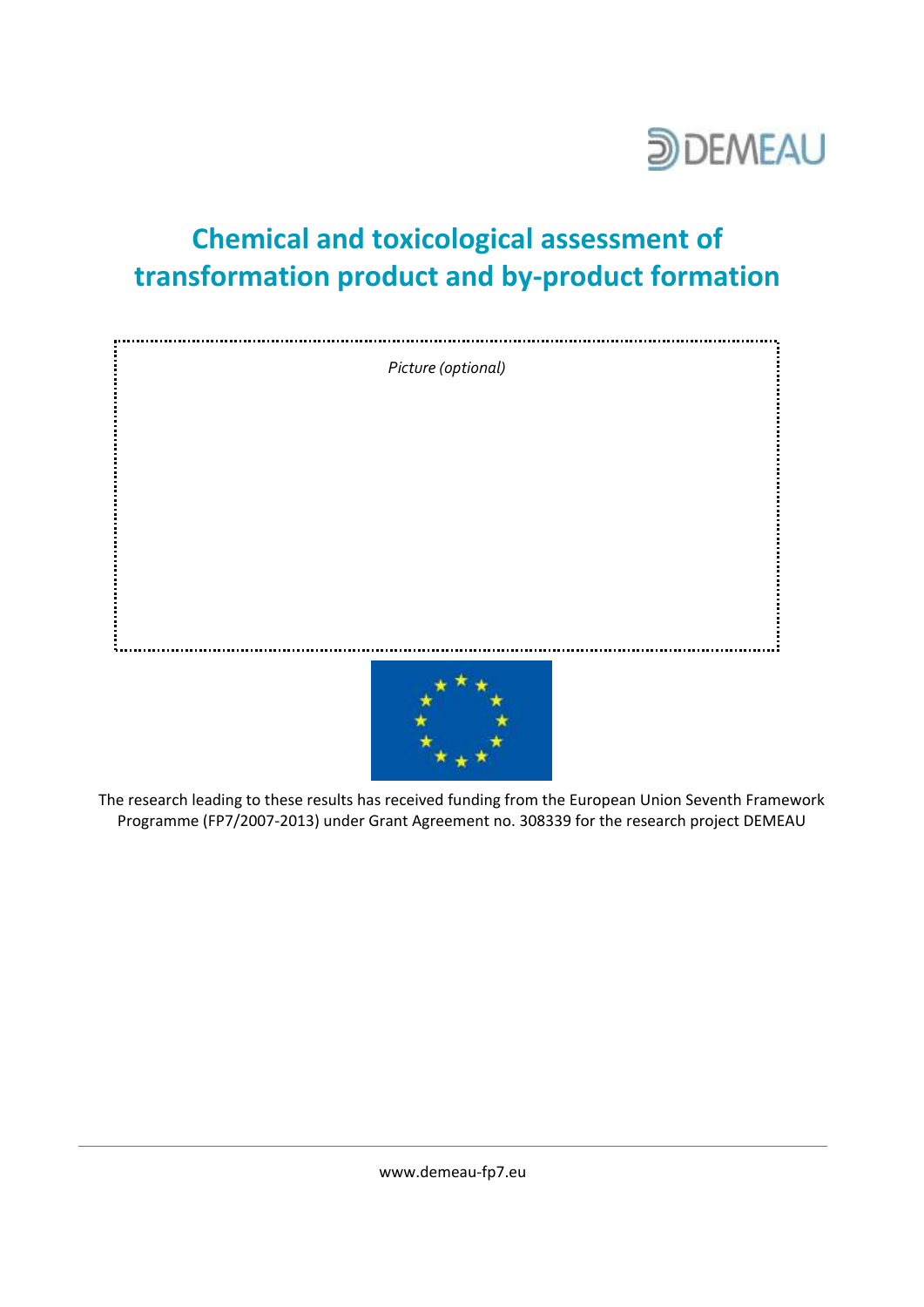

**Title: Chemical and toxicological assessment of transformation product and by-product formation Summary:** The chemical and toxicological assessment of oxidation by-products and transformation products for various source water compositions is presented here within two case studies: A) Formation of by-products during UV and UV/H<sub>2</sub>O<sub>2</sub> processes: effect of process conditions and water quality on the response of Ames fluctuation assays; and B) Ozonation kinetics of cetirizine, fexofenadine and hydrochlorothiazide and identification of their transformation products.

| 308339                                                                                        |
|-----------------------------------------------------------------------------------------------|
| WP32                                                                                          |
| D32.2                                                                                         |
| Eawag (WP32 and WA3 leader) and KWR (WP31<br>leader)                                          |
| Christa S. McArdell, Ewa Borowska, Marc Bourgin,<br>Juliane Hollender, Urs von Gunten (Eawag) |
| Cornelia Kienle (Ecotox Centre Eawag-EPFL)                                                    |
| Roberta Hofman-Caris, Kirsten Baken (KWR)                                                     |
| Emile Cornelissen (KWR); Leo Keltjens (Aqualab<br>Zuid)                                       |
| 28 February 2015                                                                              |
| 28 October 2015                                                                               |
| $PU = Public$                                                                                 |
|                                                                                               |

#### © 2012 DEMEAU

This Demonstration project 'Demonstration of promising technologies to address emerging pollutants in water and waste water' (DEMEAU) has received funding from the European Union's Seventh Programme for Research, Technological Development and Demonstration under Grant Agreement no. 308330. All rights reserved. No part of this book may be reproduced, stored in a database or retrieval system, or published, in any form or in any way, electronically, mechanically, by print, photograph, microfilm or any other means without prior written permission from the publisher.

This publication reflects only the author's views and the European Union is not liable for any use that may be made of the information contained therein.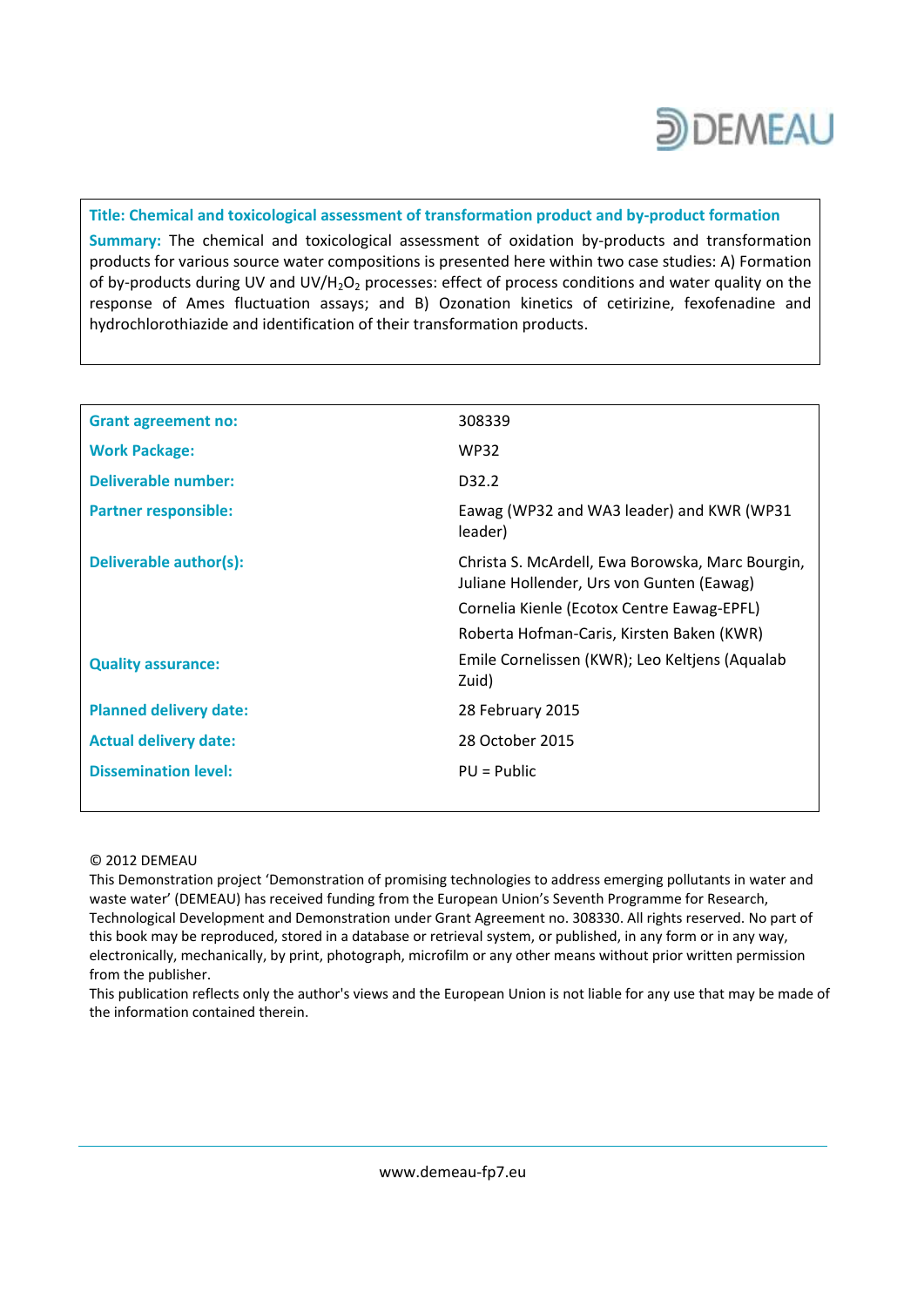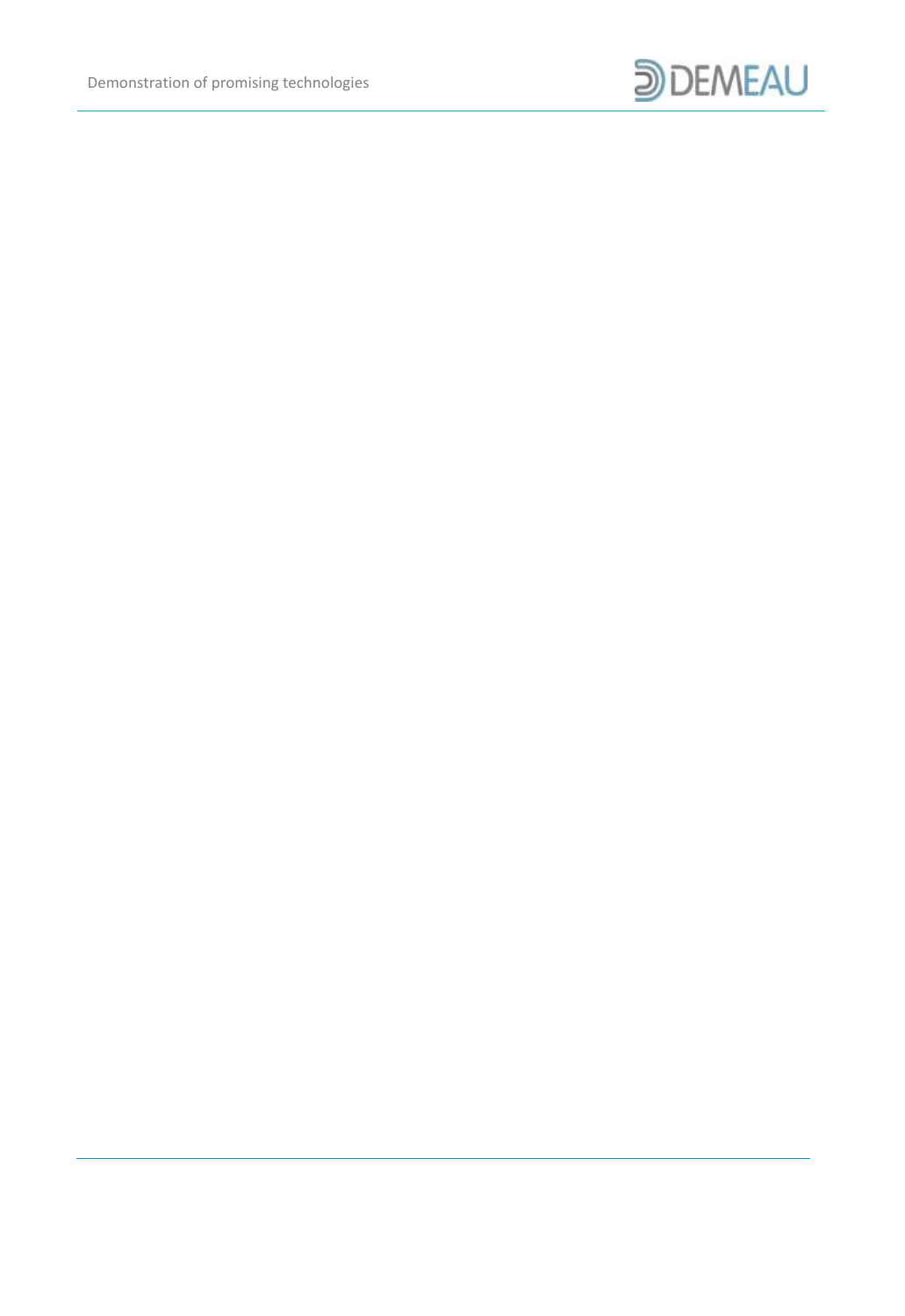

## **Table of contents**

| 1 FORMATION OF BY-PRODUCTS DURING UV AND UV/H <sub>2</sub> O <sub>2</sub> PROCESSES; EFFECT OF PROCESS CONDITIONS AND |  |
|-----------------------------------------------------------------------------------------------------------------------|--|
| OZONATION KINETICS OF CETIRIZINE, FEXOFENADINE AND HYDROCHLOROTHIAZIDE AND IDENTIFICATION OF THEIR                    |  |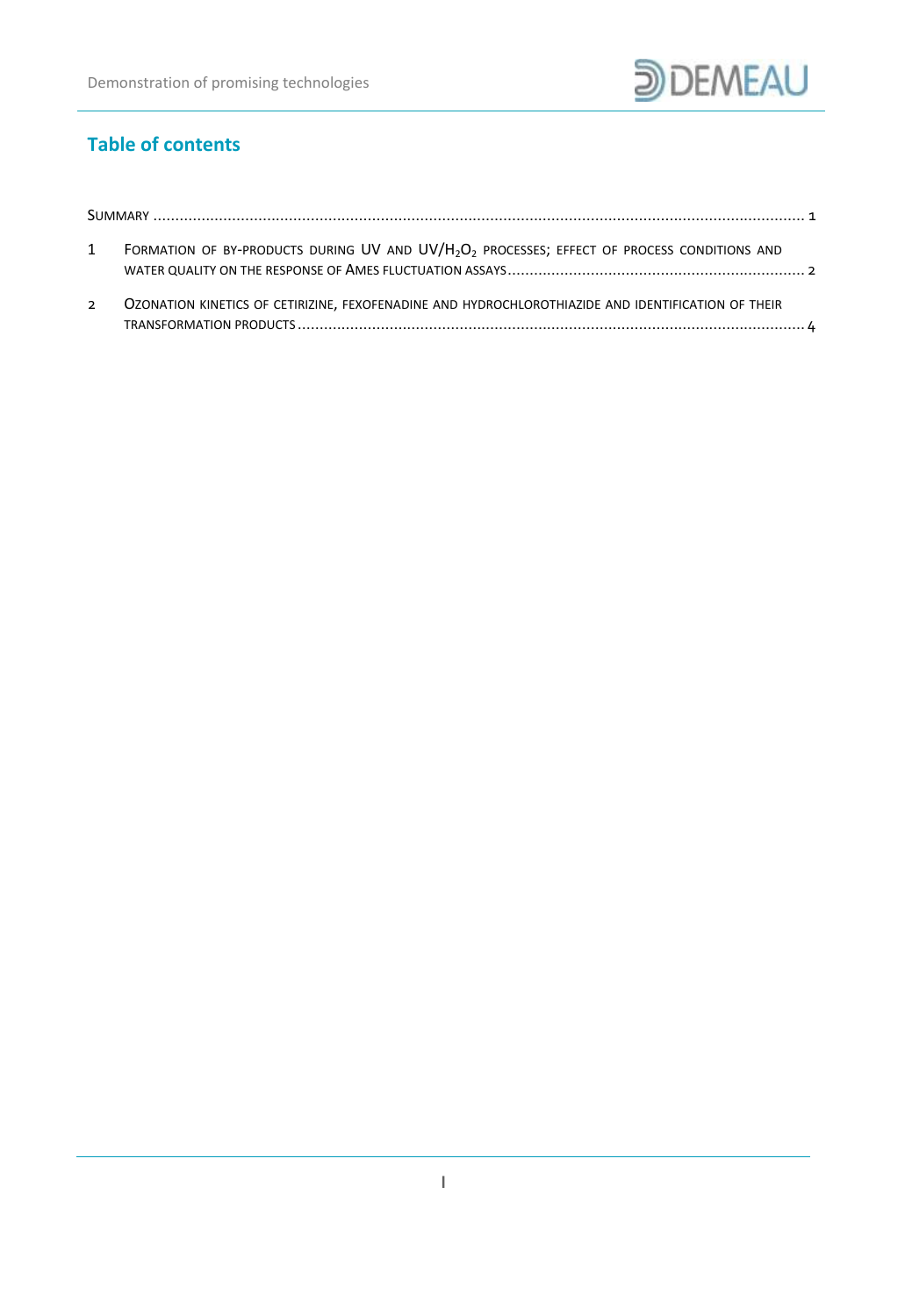

#### <span id="page-4-0"></span>**Summary**

The formation of oxidation by-products and transformation products in oxidative treatment technologies needs to be evaluated in detail due to their potential toxicity. Within the deliverables D31.1 (Demonstration of design, application, controlling and long-term stability in wastewater oxidation technology) and D31.2 (Demonstration of design, application, controlling and long-term stability of drinking water oxidation technology), the application of ozonation for wastewater treatment and the application of ozone,  $O_3/H_2O_2$  and UV/H<sub>2</sub>O<sub>2</sub> in drinking water treatment have been demonstrated and discussed. The formation of oxidation by-products (bromate and *N*-nitrosodimethylamine (NDMA)) and transformation products has been investigated in detail at different treatment steps. The ecotoxicity of wastewater after ozonation and after a subsequent treatment step with biological activity such as sand filtration was assessed with a range of bioassays and is presented in D31.1. In the decision bases presented in deliverable D32.3 (Decision basis for implementation of oxidation technologies) different parameters of the various source water compositions that influence the efficiency of oxidation and the formation of byproducts are discussed.

Therefore, in this report, we focus on two issues within the topic of "Chemical and toxicological assessment of transformation product and by-product formation" which have not been presented elsewhere:

- 1) Formation of by-products during UV and  $UV/H<sub>2</sub>O<sub>2</sub>$  processes; effect of process conditions and water quality on the response of Ames fluctuation assays
- 2) Ozonation kinetics of cetirizine, fexofenadine and hydrochlorothiazide and identification of their transformation products: a study of specific transformation products and their toxicological effect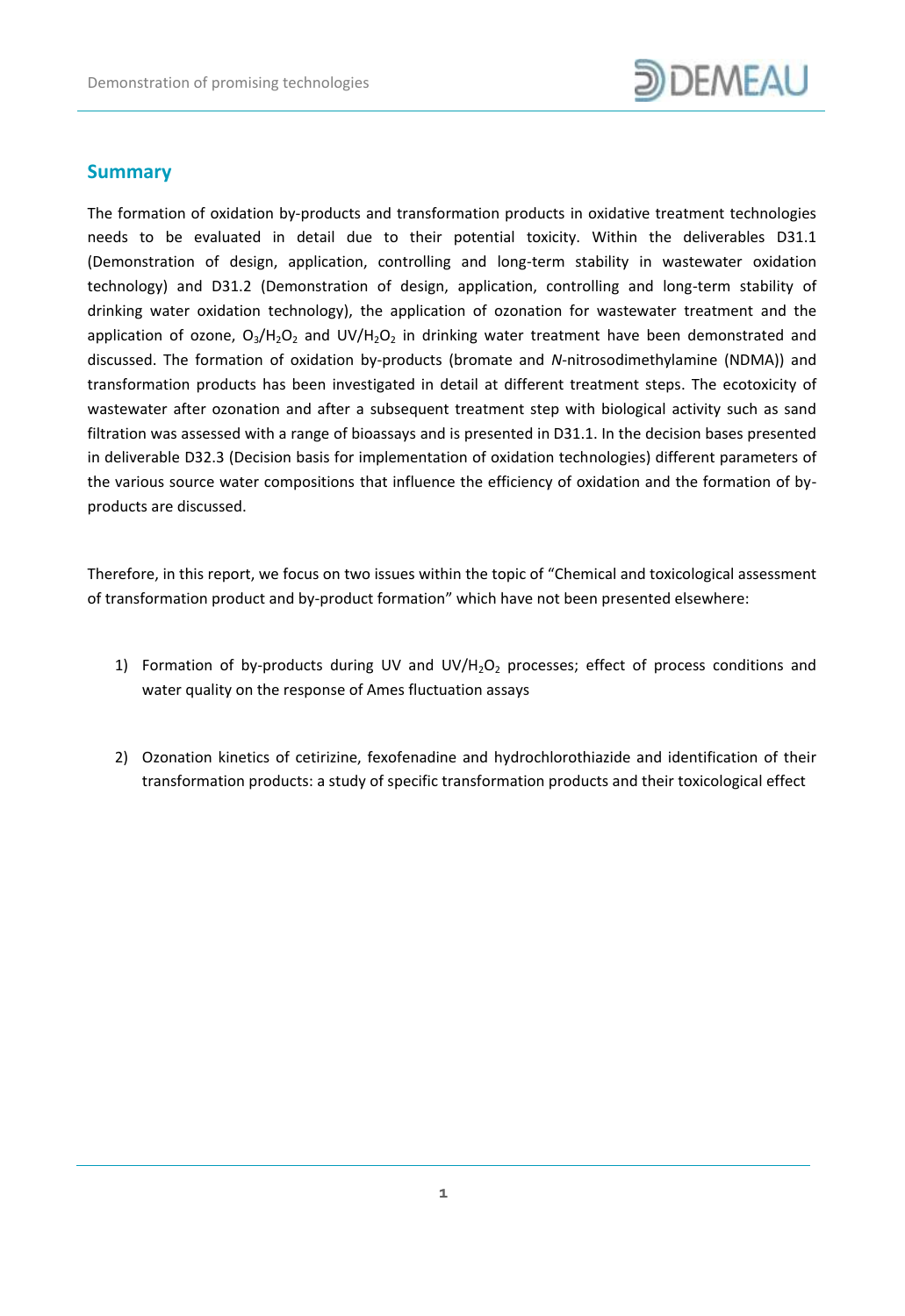

## <span id="page-5-0"></span>**1 Formation of by-products during UV and UV/H2O<sup>2</sup> processes; effect of process conditions and water quality on the response of Ames fluctuation assays**

Previous research had shown that application of UV processes in water may result in the formation of byproducts which cause a positive response in Ames Fluctuation Assays. It was suggested that this response was caused by the formation of nitrogen containing aromatic compounds from the natural organic matter ( NOM), as a result of the photolysis of nitrate. Therefore it was studied which factors affect the formation of such byproducts, using well defined laboratory conditions.

For this research Ames Fluctuation Assays were carried out, in which the concentrated sample is tested with two bacterial strains (TA98 and TA100), with and without liver extract S9. If these bacteria are affected they will show a color change. The number of positive wells obtained indicates the degree of mutagenicity of the sample.

For UV disinfection in general a UV dose  $\leq 70$  mJ/cm<sup>2</sup> is applied. In full scale disinfection processes no mutagenicity was observed. However, for advanced oxidation processes, based on UV in combination with  $H_2O_2$ , much higher doses are applied, which may result in the formation of mutagenic byproducts. For this research water was used of which it was known that it could give a positive response in an Ames Fluctuation Assay after irradiation with a higher UV dose than commonly used in disinfection processes, i.e.  $>$  100 mJ/cm<sup>2</sup>). By means of membrane filtration the NOM content of this water was increased, at the same time decreasing the nitrate and hydrogen carbonate concentrations. Later, these NOM, nitrate and hydrogen carbonate concentrations were adjusted for the experiments. The following parameters were tested:

- Type of UV lamp
- UV dose
- Nitrate concentration
- TOC concentration (NOM originally present in the water was concentrated and used)
- Presence of  $H_2O_2$

It was found that low pressure (LP) UV-lamps did not cause a positive Ames response, regardless of the presence of  $H_2O_2$ . Medium pressure (MP) UV-lamps, however, caused an increasing number of positive wells with increasing UV dose. The Ames response increased with increasing nitrate concentration and/or increasing TOC concentration. The addition of  $H_2O_2$  resulted in a lower number of positive wells. These results were statistically evaluated, showing the importance of the various parameters. The experimental results indicate that the formation of mutagenic byproducts depends on both nitrate and NOM concentrations. Former results already showed that probably aromatic nitrogen containing compounds are involved. Therefore, it is assumed that the mutagenic activity is caused by the photolysis of nitrate, which results in a rather complicated reaction scheme, involving all kinds of reactive compounds. Probably such reactive nitrogen reacts with NOM or photolysis products of NOM, resulting in the formation of compounds that cause this positive Ames response.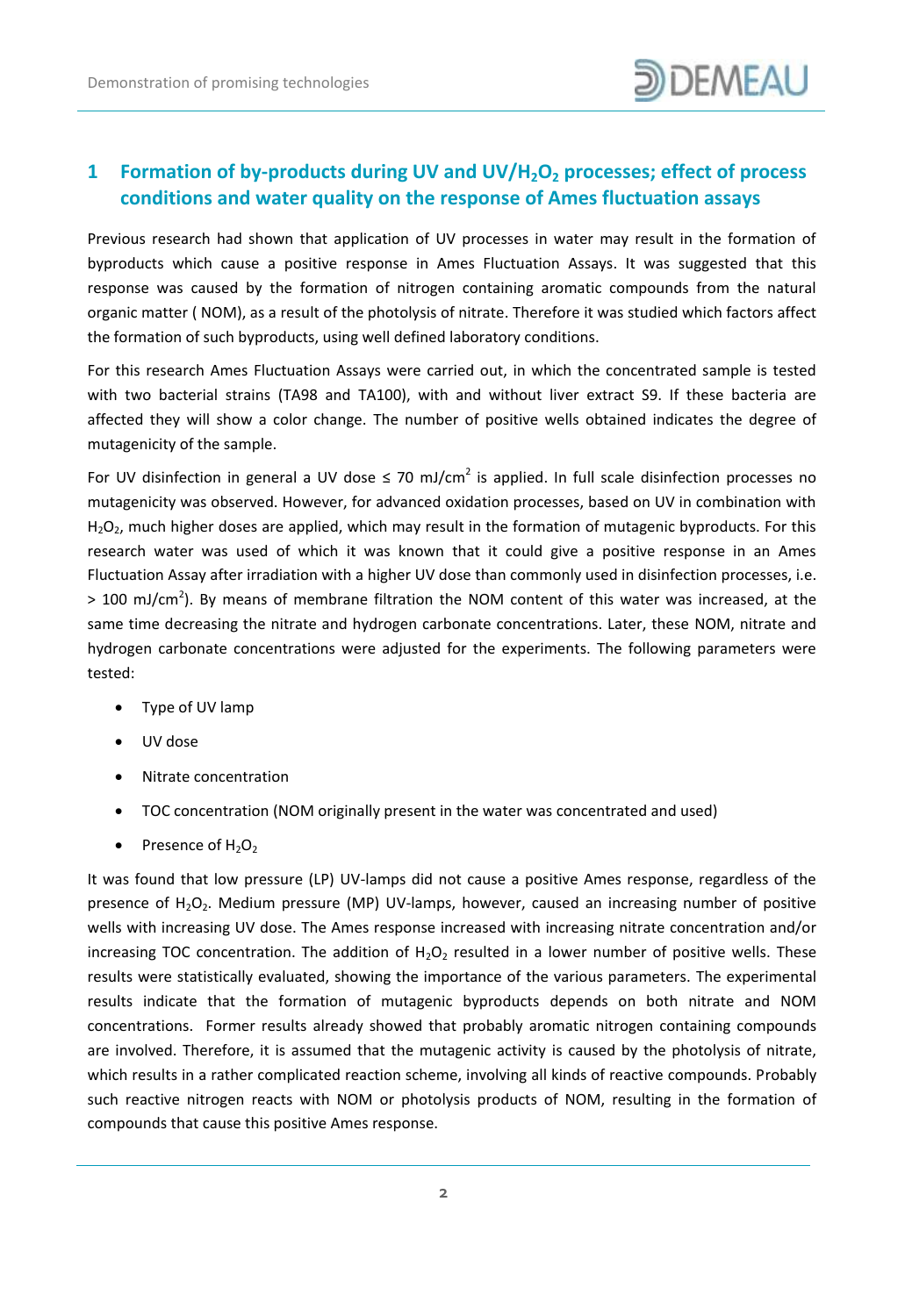

Although it still is not known which mutagenic compounds exactly are formed during UV irradiation of water, companies applying UV-processes can estimate whether or not the formation of such compounds is to be expected. If so, measures can be taken to prevent this formation, e.g. by lowering the concentrations of nitrate and/or NOM, or by excluding wavelengths of 200-240 nm (which cause the photolysis of nitrate). Furthermore, it has already been shown that GAC-filtration can effectively remove these mutagenic compounds. Such a filtration step in general is applied during treatment in order to remove the required excess of  $H_2O_2$ .

The detailed results are presented in a report that is available on the DEMEAU website:

Formation of byproducts during UV and UV/H<sub>2</sub>O<sub>2</sub> processes; effect of process conditions and water **quality on the response of Ames fluctuation assays**

By Roberta Hofman-Caris and Kirsten Baken

*KWR Watercycle Research Institute, The Netherlands*